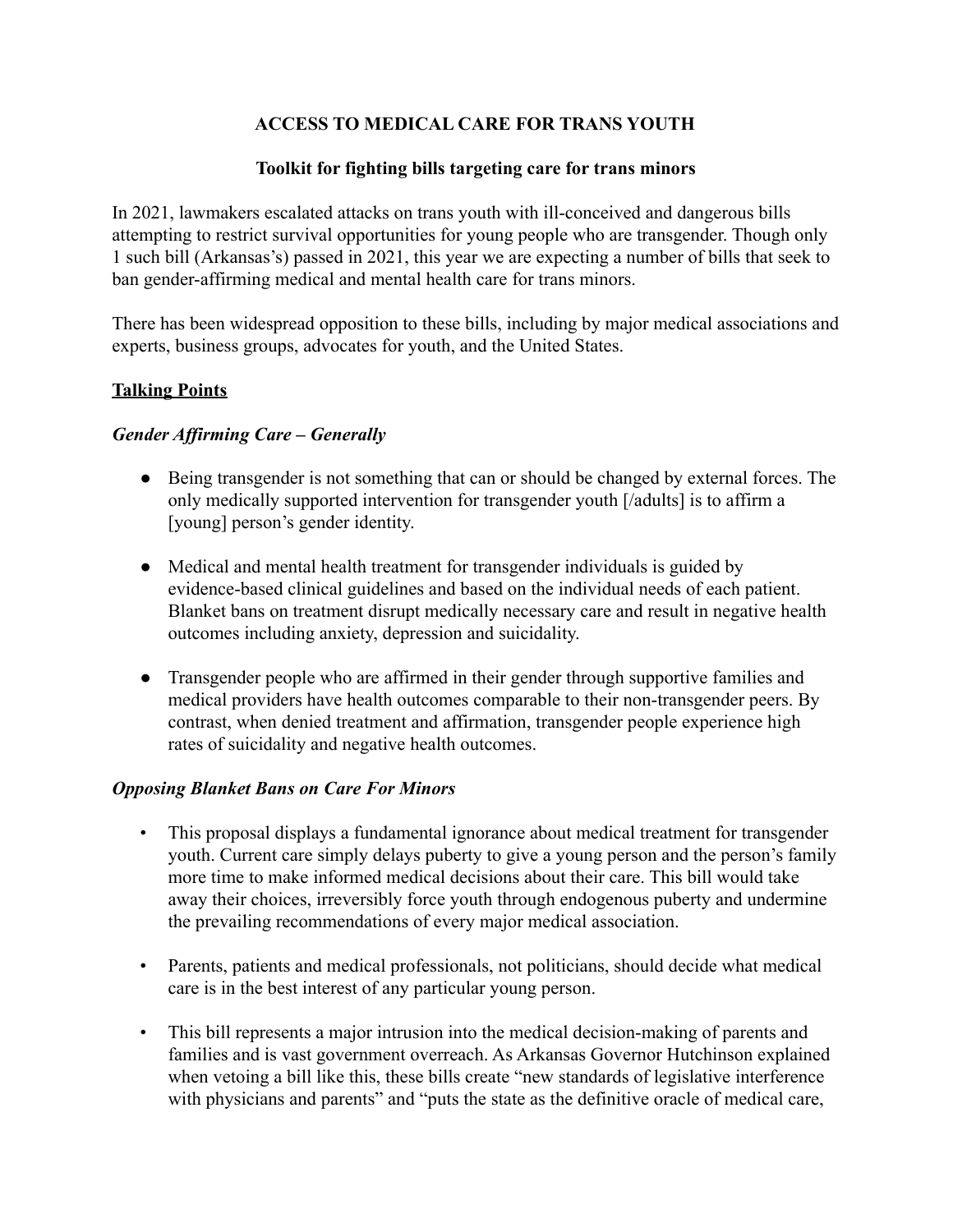overriding parents, patients and healthcare experts," which "would be—and is—a vast government overreach." Governor Hutchinson further noted that "denying best practice medical care to transgender youth can lead to significant harm to the young person—from suicidal tendencies and social isolation to increased drug use."

- Decisions about medical treatment for transgender youth should be made by a medical doctor, in accordance with the current medical best practices.
- Being a kid is hard enough. We don't need politicians making it even harder for kids who are transgender and singling them out for increased bullying and harassment.
- Denying best practice medical care and support to transgender youth can be lifethreatening. It has been shown to contribute to depression, social isolation, self-hatred, risk of self-harm and suicidal behavior, and more.
- Research shows that transgender youth whose families support their gender identity have a 52% decrease in suicidal thoughts, a 48% decrease in suicide attempts, and significant increases in self-esteem and general health. This bill would [criminalize/punish] those supportive families. Parents would have to choose between the possibility of government prosecution and supporting the health and well-being of their transgender child.
- In the one state to pass a bill like this, the law was immediately enjoined in federal court before it could go into effect. In *Brandt v. Rutledge*, the Arkansas district court held that plaintiffs were likely to succeed on their claims that the law violated the Equal Protection Clause, the Due Process Clause and the First Amendment.

#### **Good Legal Decisions:**

- Boyden v. Conlin, 341 F. Supp. 3d 979 (W.D. Wis. 2018) (Exclusion of gender transition treatment from insurance coverage for transgender state employees violated Title VII and Affordable Care Act prohibition on sex discrimination).
- Brandt v. Rutledge, No. 4:21CV00450, 2021 WL 3292057 (E.D. Ark. Aug. 2, 2021)(enjoining Arkansas law banning gender-affirming health care for transgender minors finding plaintiffs likely to succeed on claims that law violated equal protection and first amendment rights of all plaintiffs and due process rights of parents of minor children).
- Tovar v. Essentia Health, 42 F. Supp. 3d 947 (D. Minn. 2018) (Plaintiff stated valid claim that exclusion in insurance plan for coverage of gender affirming care violated Section 1557 of the Affordable Care Act).
- Flack v. Wis. Dep't of Health Servs., 328 F. Supp. 3d 931 (W.D. Wis. 2018) (Plaintiffs granted preliminary injunction on claims that exclusion of gender affirming care in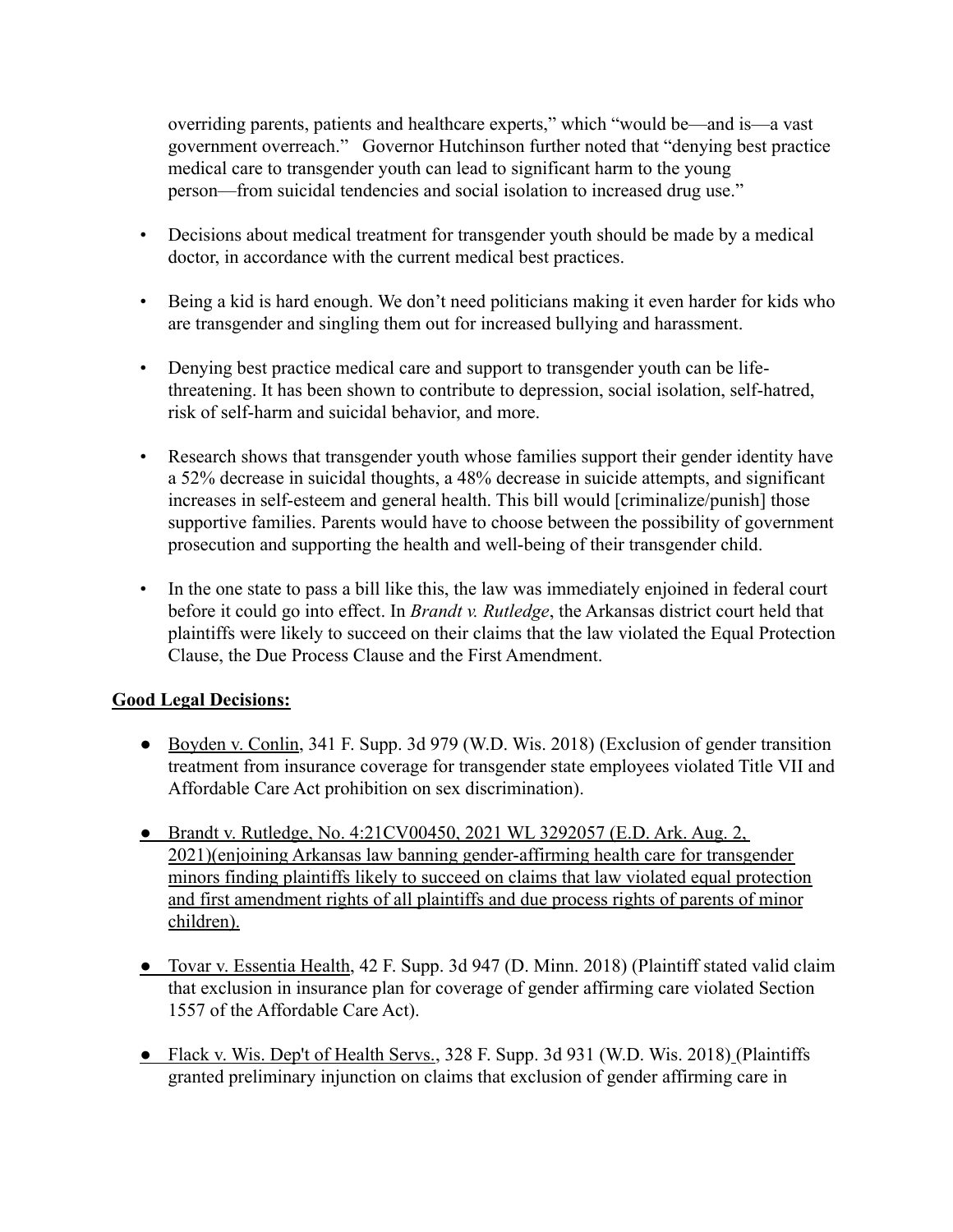Wisconsin Medicaid statute violated Section 1557 of the Affordable Care Act and the Equal Protection Clause).

• Norsworthy v. Beard, 87 F. Supp. 3d 1104 (N.D. Cal. 2015) (Plaintiff stated valid claim that ban on gender affirming treatment under prison healthcare policy violated Equal Protection Clause).

#### **Position or Policy Statements from Medical Associations**

## [American Academy of Child & Adolescent Psychiatry](https://www.aacap.org/AACAP/Latest_News/AACAP_Statement_Responding_to_Efforts-to_ban_Evidence-Based_Care_for_Transgender_and_Gender_Diverse.aspx) (Nov. 2019)

The American Academy of Child and Adolescent Psychiatry (AACAP) supports the use of current evidence-based clinical care with minors. AACAP strongly opposes any efforts – legal, legislative, and otherwise – to block access to these recognized interventions. Blocking access to timely care has been shown to increase youths' risk for suicidal ideation and other negative mental health outcomes. Consistent with AACAP's policy against conversion therapy, AACAP recommends that youth and their families formulate an individualized treatment plan with their clinician that addresses the youth's unique mental health needs under the premise that all gender identities and expressions are not inherently pathological.

## [American Academy of Pediatrics](https://www.aappublications.org/news/2020/02/18/transgender021820?utm_source=TrendMD&utm_medium=TrendMD&utm_campaign=AAPNews_TrendMD_0) (2020)

Opposing bills to criminalize care for transgender minors and reiterating that AAP supported standards of care including puberty blockers and hormone therapy.

## [World Professional Association of Transgender Health \(2012](https://www.wpath.org/media/cms/Documents/SOC%20v7/Standards%20of%20Care_V7%20Full%20Book_English.pdf))

Medical affirming care can include treatments that postpone physical changes as well as treatments that lead to changes that would affirm one's gender identity. Pubertal suppression, commonly known as "puberty blockers," is used to delay the onset of puberty, and hormone therapy is used to promote gender-affirming physical changes. Pubertal suppression and hormone therapy are two components of patient-centered care for youth that have been supported by empirical evidence.

## [World Professional Association for Transgender Health](https://www.wpath.org/media/cms/Documents/Public%20Policies/2020/FINAL%20Statement%20Regarding%20Informed%20Consent%20Court%20Case_Dec%2016%202020.docx.pdf) (Statement in Opposition to UK Tavistock Decision, 2020)

Responding to decision from UK high court limiting care for transgender minors – WPATH and all national PATHs oppose decision and explain the importance of care for transgender youth. "WPATH, EPATH, USPATH, AsiaPATH, CPATH, AusPATH, and PATHA recommend that capacity to consent is evaluated on a case-by-case basis by the treating clinician and not by a court of law. We do not agree that transgender healthcare is so different in kind to that provided to cisgender people as to warrant separate legal provision. We consider puberty blocking treatment and treatment with gender affirming hormones as two separate treatment steps each requiring informed consent at the time such treatment is to be started.

We support the provision of healthcare to gender diverse people in a timely manner such that they can live their best lives. We are gravely concerned that the ruling will have a significantly adverse impact upon gender diverse youth and their families by imposing barriers to care that are costly, needlessly intimidating, and inherently discriminatory."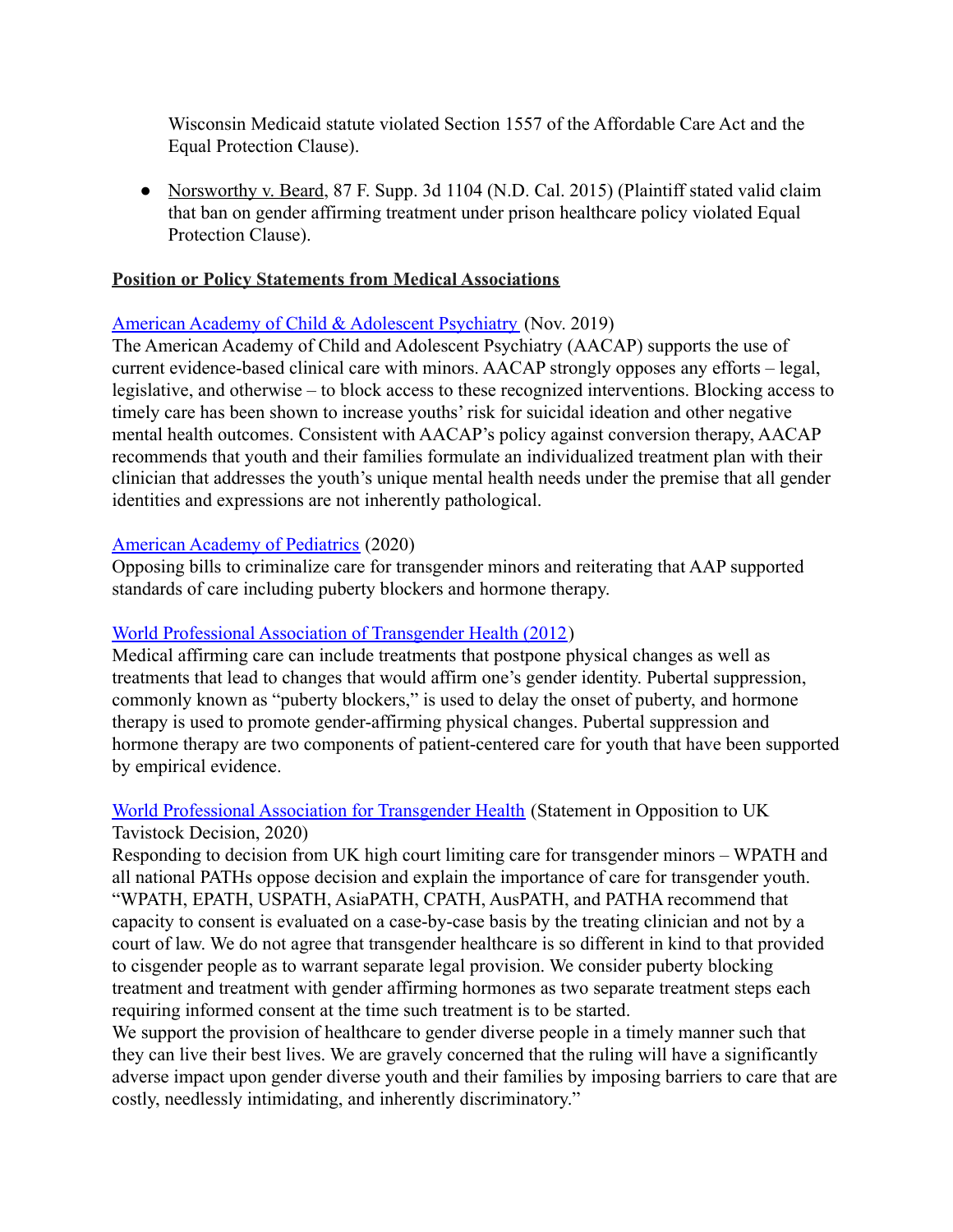## [Endocrine Society](https://www.endocrine.org/clinical-practice-guidelines/gender-dysphoria-gender-incongruence#1) (Clinical Practice Guidelines, 2017)

Recognizes that puberty blockers and gender-affirming hormone treatment are appropriate treatment for some transgender adolescents.

[Endocrine Society](https://www.endocrine.org/advocacy/position-statements/transgender-health) (Transgender Health Position Statement 2020)

Key Positions:

- There is a durable biological underpinning to gender identity that should be considered in policy determinations.
- Medical intervention for transgender youth and adults (including puberty suppression, hormone therapy and medically indicated surgery) is effective, relatively safe (when appropriately monitored), and has been established as the standard of care. Federal and private insurers should cover such interventions as prescribed by a physician as well as the appropriate medical screenings that are recommended for all body tissues that a person may have.
- Increased funding for national pediatric and adult transgender health research programs is needed to close the gaps in knowledge regarding transgender medical care and should be made a priority.

[Endocrine Society](https://www.endocrine.org/-/media/endocrine/files/advocacy/documents/transgender_health_minors_fact_sheet.pdf) (Transgender Health: Supporting Gender Diverse Youth to Improve Their Health, Well-Being, and Safety, 2020) Re-affirms importance of gender-affirming care including puberty blockers and hormone therapy.

## **Research on Impact of Gender-Affirming Care for Youth<sup>1</sup>**

Transgender individuals who desired and received pubertal suppression as adolescents have significantly lower lifetime suicidal ideation compared to those who desired but did not receive it. Turban, J.L., King, D., Carswell J.M., & Keuroghlian, A.S. (2020). Pubertal suppression for transgender youth and risk of suicidal ideation. *Pediatrics*, 145(2), e20191725 [[a pdf of this study is available on the LOOP]]

Prior to pubertal suppression, 44% of youth experienced clinically significant behavioral problems; however, after an average of two years of pubertal suppression only 22% experienced them. And 30% experienced clinically significant emotional problems prior to pubertal suppression compared to 11% after two years of care. Pubertal suppression has also been shown to significantly improve overall psychological functioning after only six months of care. Costa R., Dunsford M., Skagerberg E., Holt V., Carmichael P., & Colizzi M. (2015). Psychological support, puberty suppression, and psychosocial functioning in adolescents with gender dysphoria. *Journal of Sexual Medicine*,12, 2206–2214.

Research on gender-affirming hormone therapy for youth demonstrates positive effects on body image and overall psychological well-being as well as reduced suicidality. Hormone therapy

<sup>1</sup> Adapted from The Trevor Project's *Research Brief on Gender Af irming Care for Youth* (2020).